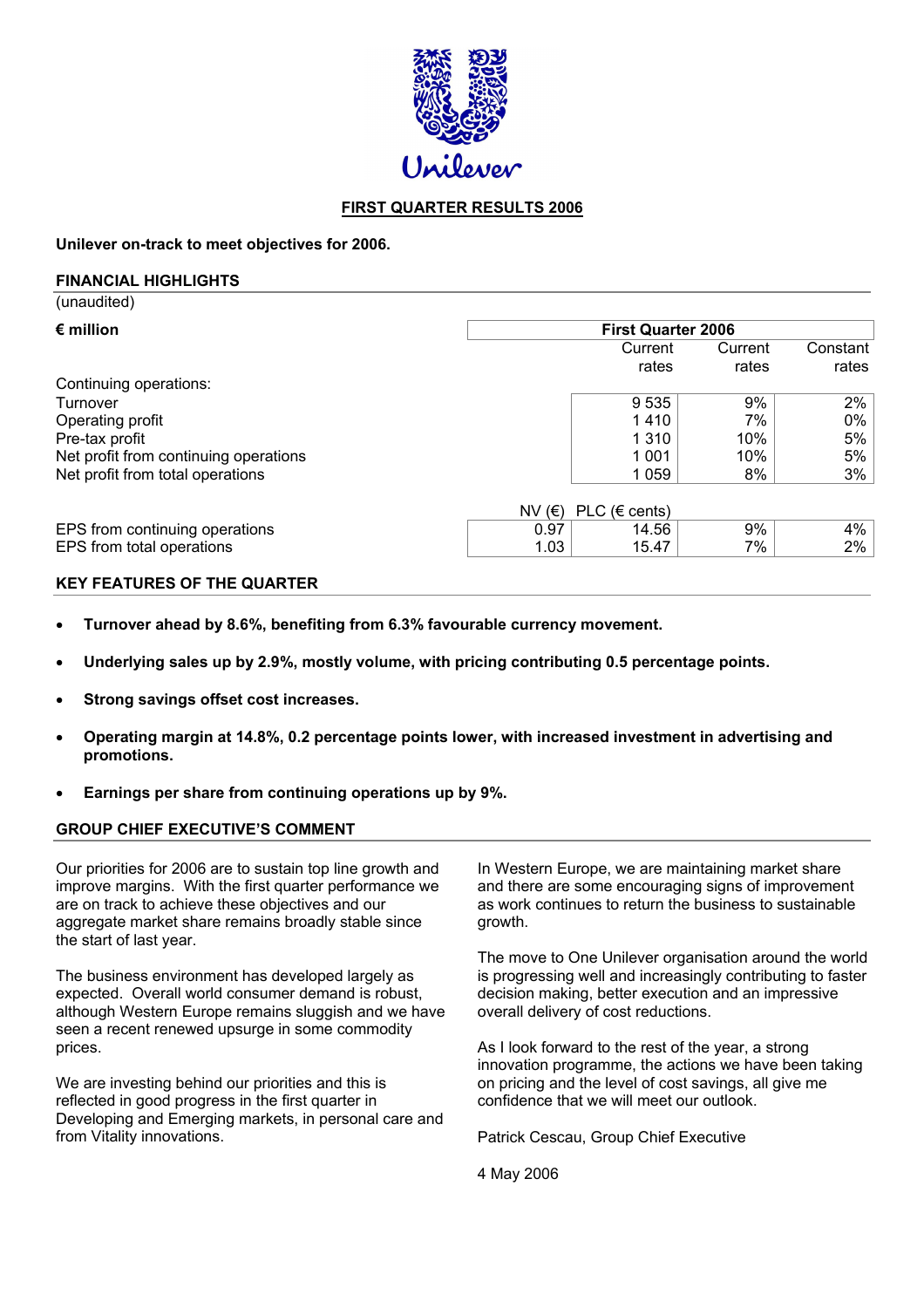*The condensed interim financial statements have been prepared in accordance with International Financial Reporting Standards (IFRSs) as adopted by the EU. These are the same accounting policies as those used for preparation of the Annual Report and Accounts for the year ended 31 December 2005. The condensed interim financial statements, which comply with IAS 34, are shown at current exchange rates, while percentage year-on-year changes are shown at both current and constant exchange rates to facilitate comparison.*

*In the following commentary, sales growth is stated on an underlying basis at constant exchange rates and excluding the effects of acquisitions and disposals. Turnover includes the impact of exchange rates and acquisitions and disposals.*

*Unilever uses 'constant rate' and 'underlying' measures primarily for internal performance analysis and targeting purposes. Unilever believes that such measures provide additional information for shareholders on underlying business performance trends. Such measures are not defined under IFRSs or US GAAP and are not intended to be a substitute for GAAP measures of turnover, profit and cash flow.*

*The frozen foods businesses in Western Europe which are planned to be sold have been treated as discontinued operations, together with the results of Unilever Cosmetics International, which was sold in the middle of last year. Restated figures for all quarters of 2005 are available at* [www.unilever.com/ourcompany/investorcentre.](http://www.unilever.com/ourcompany/investorcentre)

#### **FIRST QUARTER FINANCIAL RESULTS**

*The commentary on financial results is on the basis of continuing operations, compared with the same quarter of last year, except where otherwise stated.*

Turnover increased by 8.6%. Underlying sales grew by 2.9%, including an increasing contribution from pricing, which was up 0.5% in the quarter. Favourable currency movements added 6.3%, with disposals accounting for the remainder of the change in turnover.

Advertising and promotions as a percentage of turnover increased by 0.3 points. Pricing actions and a substantial level of savings from our cost improvement programmes compensated for higher commodity costs and general inflation.

Operating margin at 14.8% was 0.2 percentage points lower than a year ago. The margin this quarter included a favourable 0.6 percentage points from disposal profits less restructuring costs, slightly higher than the level in the same quarter last year. Before the impact of these items, and on a comparable basis, the operating margin would have been 0.3 percentage points lower than a year ago.

Net finance costs were lower than last year, with a benefit to pensions financing from higher asset values and a lower level of net debt.

The tax rate, at 24%, was only slightly higher than the 23% in the same quarter last year which benefited from a number of non-recurring items. The low rate this quarter included a better country mix and other improvements.

Net profit from continuing operations increased by 10%, while total net profit, including discontinued operations, grew by 8%.

Earnings per share from continuing operations increased by 9%, with a favourable 5% from currency movements.

#### **OUTLOOK**

The outlook for the year is reconfirmed, notwithstanding the restatement of frozen foods businesses planned for sale as discontinued operations. Our priorities are to sustain top line growth and improve our margins. We continue to expect to increase operating margin to above 13.4%. This takes into account the impact of the change in discontinued operations, which lowers the 2005 operating margin to 13.2%, offset by the benefit of disposal profits in the first quarter of this year. We continue to expect gross restructuring costs of around one percentage point of sales.

Given the low tax rate achieved in the first quarter, the rate for the year is now expected to be around 26%.

#### **CASH FLOW**

During the quarter there was a net increase in cash and cash equivalents of €0.3 billion. Net cash flow from operating activities was €0.2 billion lower, including a higher seasonal outflow of working capital compared with the same period last year. €0.2 billion lower net cash flow from investing activities was more than offset by €0.5 billion lower net cash flow used in financing activities, mainly due to purchases of treasury stock last year.

#### **BALANCE SHEET**

Goodwill and intangibles have decreased by €0.2 billion since the start of the year, mainly due to currency movements. Inventories and trade receivables were €0.6 billion higher, reflecting seasonal build-up in ice cream and the low position at the end of 2005, while trade payables decreased by €0.4 billion. Net debt was €10.3 billion, a decrease of €0.2 billion in the quarter.

Total equity has increased by  $E1.1$  billion since the start of the year, consistent with the net profit for the quarter.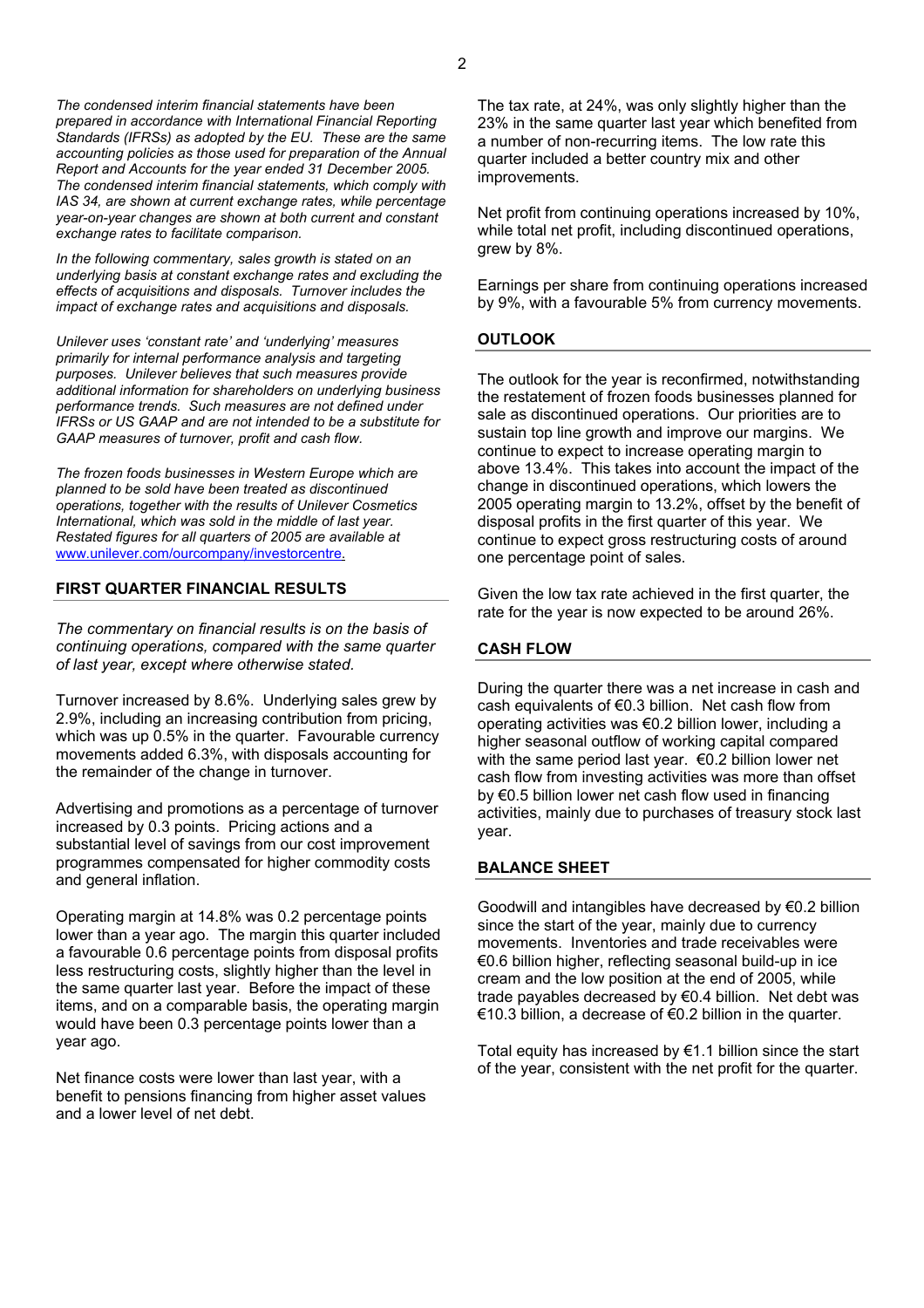#### **FIRST QUARTER PERFORMANCE BY REGION (continuing operations)**

#### **EUROPE**

Underlying sales declined by 0.5%. Volumes were slightly ahead but prices were lower by 0.6%.

In Western Europe consumption remains weak, while our aggregate market shares are in line with a year ago. In Central and Eastern Europe we continue to achieve good growth in buoyant markets.

Performance in the quarter was mixed. Vitality innovation drove growth in savoury and heart health spreads. There was a slow start in ice cream, which was not helped by the combination of a later Easter and cooler weather. Both personal care and household cleaning grew, but sales were weaker in laundry.

There was an improvement in most key countries. In the Netherlands, sales grew, supported by the move to One Unilever and the roll out of a customer management improvement programme. Sales in the UK were in line with last year. However France was held back by a reduction in trade stock levels, largely linked to the timing of price changes. Russia continues to move ahead strongly with double-digit growth.

The relaunch of *Knorr* bouillon cubes throughout the region has begun. The new platform communicates the naturalness of the ingredients. At the same time *Knorr Vie* 'one shot' fruit and vegetable drinks, launched last year, have been extended to a further two countries. In the Netherlands, 'fresh' soup in pouches has transformed a declining market into a growing one by attracting new users, and 'fresh' soups have also been launched in Poland and Russia. Low unit-priced bouillon cubes, already successful in Latin America, have now been introduced to Central and Eastern Europe.

The new *Axe/Lynx* fragrance, '*Click*', has been rolled out across Europe, while *Dove* was further boosted by a 'summer glow' range in a number of countries. In household cleaning, the *Cif* brand has been brought to Russia for the first time and elsewhere *Cif* trigger and super cream were launched. We have just introduced *Comfort Crème* fabric conditioners, with new technology and a luxury positioning and, in France, new gel laundry tablets are making good progress.

Operating margin, at 16.8%, was 0.6 percentage points higher mainly through lower overhead costs.

# **THE AMERICAS**

Underlying sales grew by 2.9%, with 1.3% coming from price increases we have taken.

In the US, consumer demand in home and personal care remains strong, while foods markets show modest growth. Underlying sales in the US were up by 1.1%, held back by an unusual level of trade de-stocking in home and personal care categories.

Elsewhere, the region continues to show solid growth despite slower markets in Mexico and Brazil and aggressive lower priced competition in foods.

Highlights of the regional performance included strong contributions from *Country Crock* side dishes and *Bertolli* frozen in the US, while sales of spreads suffered from low butter prices. In ice cream we continued to gain market share in the US, and Brazil benefited from new product introductions and good summer weather. Our recovery plan for *Slim·Fast* produced promising results in the quarter, with a growth in sales following the launch of new hunger control products.

Deodorants continued to grow strongly across the Americas. Laundry shares in South Latin America remain strong but sales in skin care declined as a result of down-trading to lower priced competition. In Mexico sales grew despite soft markets, boosted by sell-in ahead of the move to regionally harmonised systems.

New products in the quarter included five new dishes in the *Bertolli* range in the US and the introduction of similar products under the *Knorr* brand in Canada. An extensive innovation programme in ice cream in the US includes more creamy varieties of *Breyers* 'double churn', the introduction of 'cyclone', with pieces of confectionery in a swirl, and *Ben & Jerry's* sorbets and cones.

*Knorr* is being developed with further local recipe bouillons, such as grilled chicken flavour in a number of countries, and through soups in Canada.

*Axe* continues to go from strength to strength with the launch of exotic body wash products in the US and the roll-out of the global fragrance, *'Click'*, across the region.

The reshaping of the hair care portfolio in the US is progressing, with the launch of *Dove* moisturising and therapy ranges, products to care for coloured hair, and a revamp of the *Suave* range. The sale of the smaller *Finesse* and *Aqua Net* brands has just been announced.

Operating margin, at 14.6%, was 0.3 percentage points lower, reflecting higher restructuring costs and lower profits on disposals.

#### **ASIA AFRICA**

Underlying sales grew by 8%, continuing the positive momentum established last year. Growth remains largely volume driven, but with positive pricing of 1% mainly reflecting increases we have taken in home and personal care to mitigate the effects of increased input costs.

Consumer demand remains buoyant and we are benefiting from our strong market positions.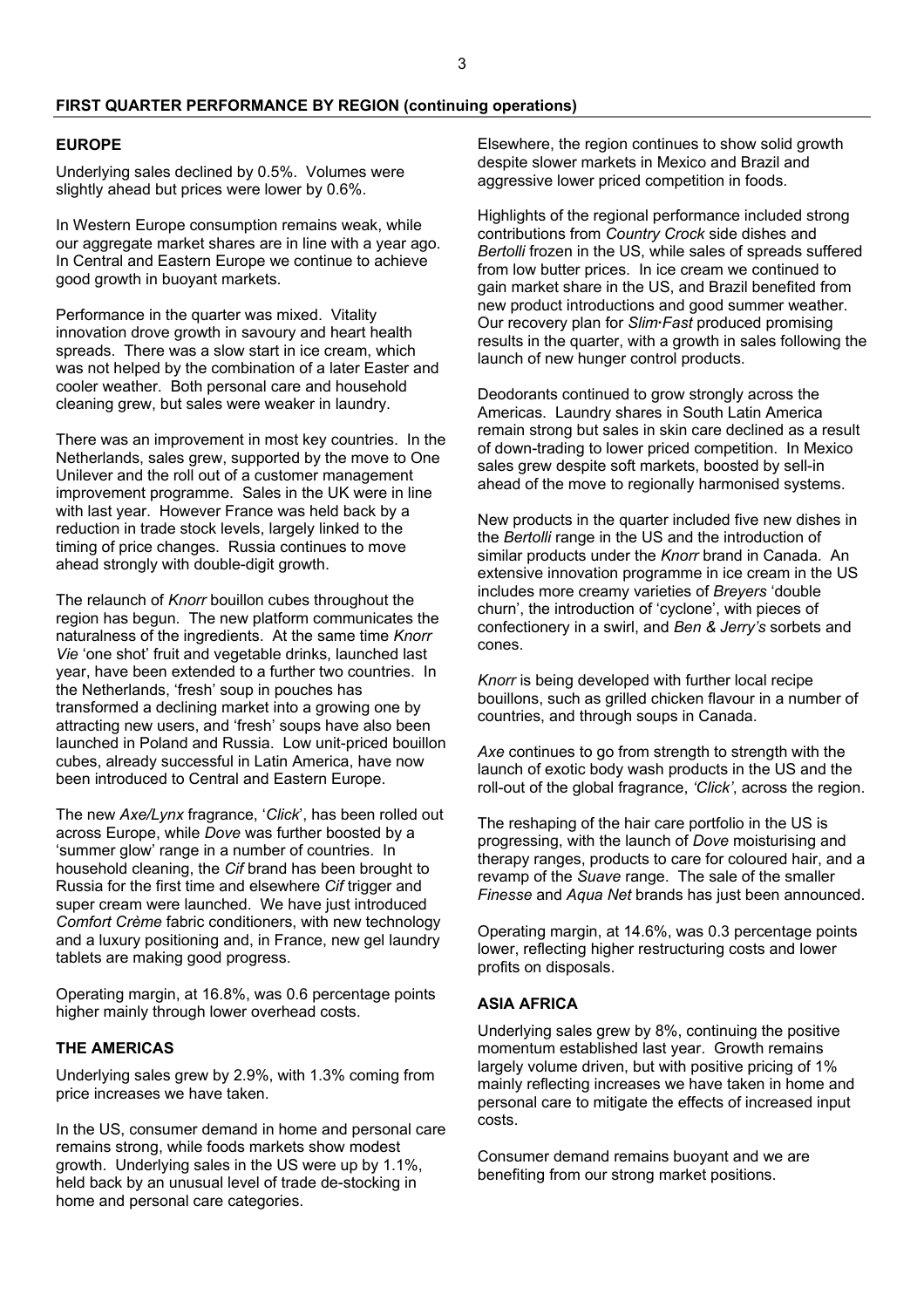The growth was broad-based across the region. China was particularly strong driven by a healthy combination of market growth and share gains from better distribution and the continuing success of innovations launched last year under brands such as *Pond's* and *Zonghua*. India and Indonesia both saw broad-based, double-digit growth. Other highlights included Vietnam, Egypt, Arabia, Turkey and South Africa.

The improved performance in the developed markets of Australia and Japan was sustained, with modest growth in both countries.

Across the region, all categories were ahead in the quarter, with notable contributions from skin care and laundry, which are the two largest.

Recent innovations in India include the further revitalisation of the *Lux* brand, including the introduction of *Lux Aqua Sparkle*, and a new variant of *Clinic*.

The enhanced *Lux* Super Rich in Japan has been well received while in Indonesia the *Pond's* skin care range has been extended with whitening oil control and moisturiser detox products.

Australia has seen the launch of the latest global *Axe/Lynx* fragrance *'Click'*.

In foods, low unit-priced *Knorr* bouillon cubes have been brought to the region and Green Tea innovations are being rolled out extensively. In South Africa, *Rama* is being relaunched with new communication supporting the healthy oils in the product.

Operating margin, at 12.4%, was one percentage point lower than a year ago, reflecting increased investment in advertising and promotions.

**SAFE HARBOUR STATEMENT**: This announcement may contain forward-looking statements, including 'forward-looking statements' within the meaning of the United States Private Securities Litigation Reform Act of 1995. Words such as 'expects', 'anticipates', 'intends' or the negative of these terms and other similar expressions of future performance or results and their negatives are intended to identify such forward-looking statements. These forward-looking statements are based upon current expectations and assumptions regarding anticipated developments and other factors affecting the Group. They are not historical facts, nor are they guarantees of future performance. Because these forward-looking statements involve risks and uncertainties, there are important factors that could cause actual results to differ materially from those expressed or implied by these forward-looking statements, including, among others, competitive pricing and activities, consumption levels, costs, the ability to maintain and manage key customer relationships and supply chain sources, currency values, interest rates, the ability to integrate acquisitions and

complete planned divestitures, physical risks, environmental risks, the ability to manage regulatory, tax and legal matters and resolve pending matters within current estimates, legislative, fiscal and regulatory developments, political, economic and social conditions in the geographic markets where the Group operates and new or changed priorities of the Boards. Further details of potential risks and uncertainties affecting the Group are described in the Group's filings with the London Stock Exchange, Euronext Amsterdam and the US Securities and Exchange Commission, including the Annual Report and Accounts on Form 20-F. These forward-looking statements speak only as of the date of this document. Except as required by any applicable law or regulation, the Group expressly disclaims any obligation or undertaking to release publicly any updates or revisions to any forward-looking statements contained herein to reflect any change in the Group's expectations with regard thereto or any change in events, conditions or circumstances on which any such statement is based.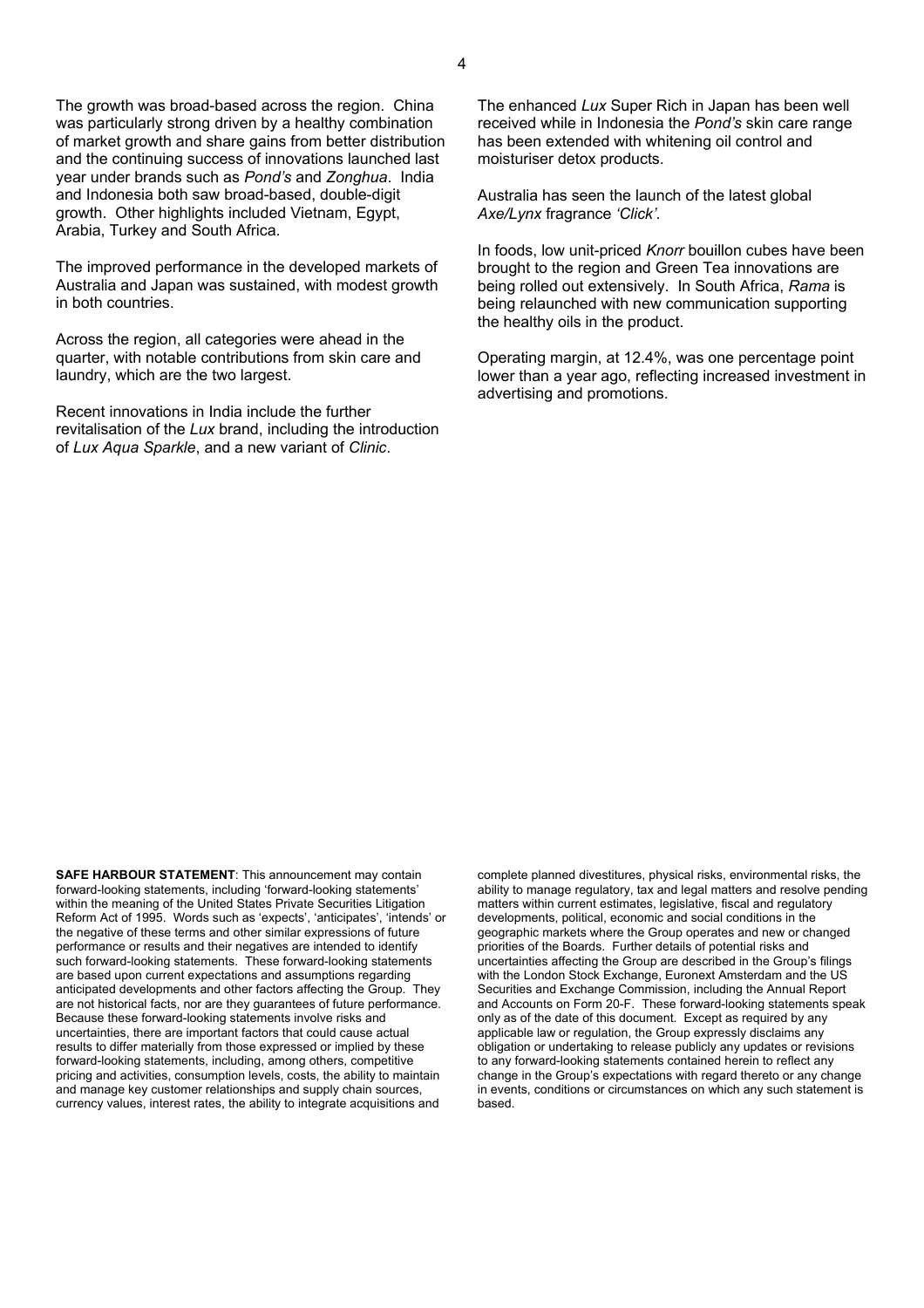# **INCOME STATEMENT**

| (unaudited) |  |
|-------------|--|
|             |  |

| $\epsilon$ million                                                               | <b>First Quarter</b> |            |                         |                           |
|----------------------------------------------------------------------------------|----------------------|------------|-------------------------|---------------------------|
|                                                                                  | 2006                 | 2005       | Increase/<br>(Decrease) |                           |
|                                                                                  |                      |            | rates                   | Current Constant<br>rates |
| <b>Continuing operations:</b>                                                    |                      |            |                         |                           |
| <b>Turnover</b>                                                                  | 9535                 | 8783       | 9%                      | 2%                        |
| <b>Operating profit</b>                                                          | 1410                 | 1 3 2 0    | 7%                      | 0%                        |
| After (charging)/crediting:                                                      |                      |            |                         |                           |
| Restructuring                                                                    | (61)                 | (21)       |                         |                           |
| Business disposals and impairments                                               | 119                  | 71         |                         |                           |
| Net finance costs                                                                | (121)                | (151)      |                         |                           |
| Finance income                                                                   | 87                   | 97         |                         |                           |
| Finance costs                                                                    | (216)                | (233)      |                         |                           |
| Pensions and similar obligations<br>Share in net profit/(loss) of joint ventures | 8<br>18              | (15)<br>10 |                         |                           |
| Share in net profit/(loss) of associates                                         |                      |            |                         |                           |
| Other income from non-current investments                                        | 3                    | 8          |                         |                           |
| <b>Profit before taxation</b>                                                    | 1 3 1 0              | 1 1 8 7    | 10%                     | 5%                        |
| Taxation                                                                         | (309)                | (274)      |                         |                           |
| Net profit from continuing operations                                            | 1 0 0 1              | 913        | 10%                     | 5%                        |
| Net profit/(loss) from discontinued operations                                   | 58                   | 68         |                         |                           |
| Net profit for the period                                                        | 1 0 5 9              | 981        | 8%                      | 3%                        |
| <b>Attributable to:</b>                                                          |                      |            |                         |                           |
| Minority interests                                                               | 69                   | 47         |                         |                           |
| Shareholders' equity                                                             | 990                  | 934        | 6%                      | 1%                        |
| <b>Combined earnings per share</b>                                               |                      |            |                         |                           |
| From total operations                                                            |                      |            |                         |                           |
| Per $\epsilon$ 0.51 ordinary NV share (Euros)                                    | 1.03                 | 0.96       | 7%                      | 2%                        |
| Per 1.4p ordinary PLC share (Euro cents)                                         | 15.47                | 14.44      | 7%                      | 2%                        |
| Per $\epsilon$ 0.51 ordinary NV share – diluted (Euros)                          | 0.99                 | 0.93       | 7%                      | 2%                        |
| Per 1.4p ordinary PLC share - diluted (Euro cents)                               | 14.87                | 13.94      | 7%                      | 2%                        |
|                                                                                  |                      |            |                         |                           |
| From continuing operations<br>Per € 0.51 ordinary NV share (Euros)               | 0.97                 | 0.89       | 9%                      | 4%                        |
| Per 1.4p ordinary PLC share (Euro cents)                                         | 14.56                | 13.39      | 9%                      | 4%                        |
|                                                                                  |                      |            |                         |                           |
| Per € 0.51 ordinary NV share - diluted (Euros)                                   | 0.93                 | 0.86       | 8%                      | 3%                        |
| Per 1.4p ordinary PLC share - diluted (Euro cents)                               | 14.00                | 12.93      | 8%                      | 3%                        |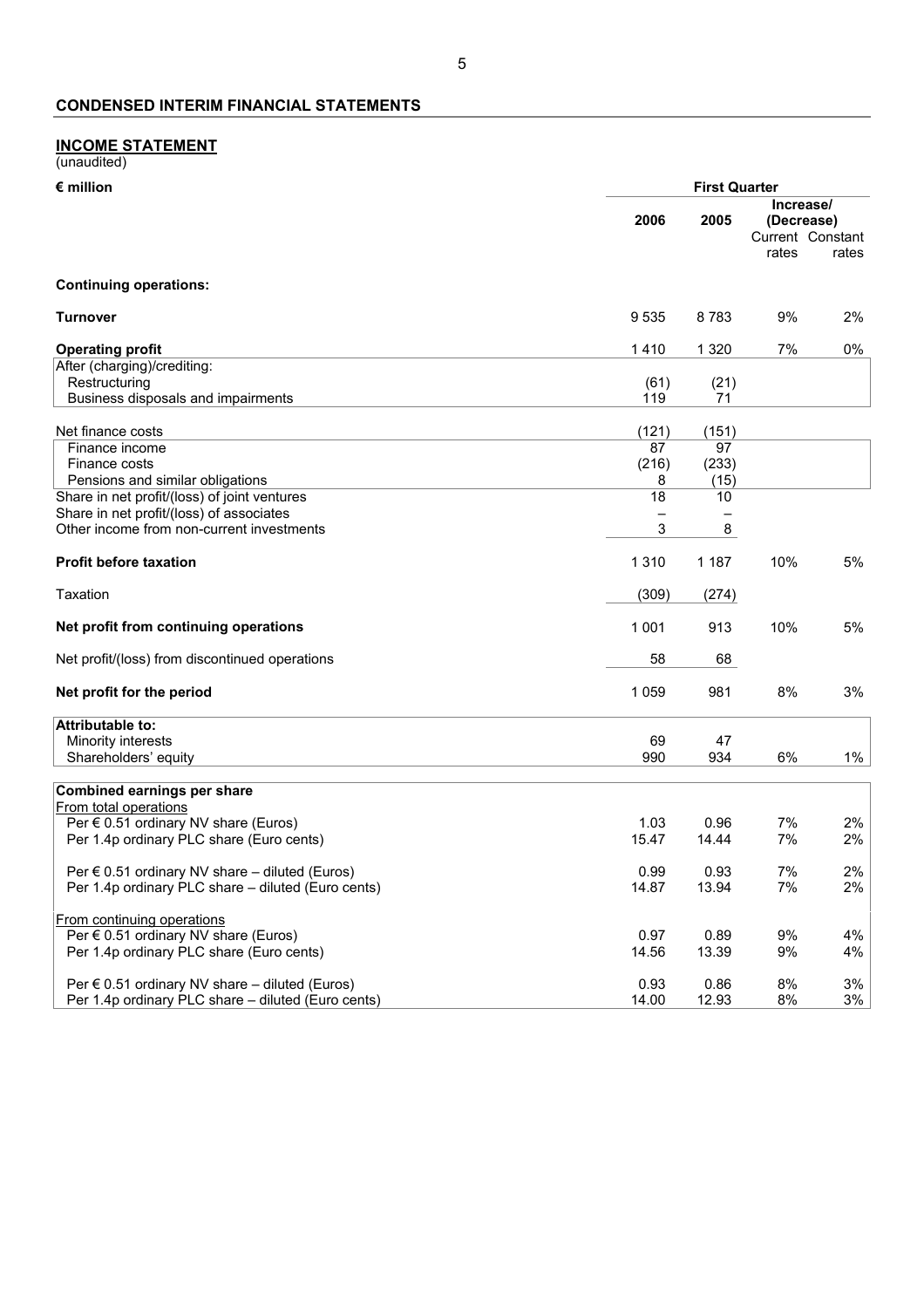#### **STATEMENT OF RECOGNISED INCOME AND EXPENSE** (unaudited)

| $\epsilon$ million                                                                                                                                                          | <b>First Quarter</b> |                 |
|-----------------------------------------------------------------------------------------------------------------------------------------------------------------------------|----------------------|-----------------|
|                                                                                                                                                                             | 2006                 | 2005            |
| Fair value gains/(losses) on financial instruments net of tax<br>Actuarial gains/(losses) on pension schemes net of tax<br>Currency retranslation gains/(losses) net of tax | (191)<br>10<br>183   | 16<br>(5)<br>88 |
| Net income/(expense) recognised directly in equity                                                                                                                          | $\overline{2}$       | 99              |
| Net profit for the period                                                                                                                                                   | 1059                 | 981             |
| Total recognised income and expense for the period                                                                                                                          | 1061                 | 1 0 8 0         |
| Attributable to:                                                                                                                                                            |                      |                 |
| Minority interests                                                                                                                                                          | 69                   | 67              |
| Shareholders' equity                                                                                                                                                        | 992                  | 1013            |

#### **MOVEMENTS IN EQUITY**

| (unaudited)                                        |                      |         |
|----------------------------------------------------|----------------------|---------|
| $\epsilon$ million                                 | <b>First Quarter</b> |         |
|                                                    | 2006                 | 2005    |
| Equity at 1 January                                | 8765                 | 6515    |
| Total recognised income and expense for the period | 1 0 6 1              | 1 0 8 0 |
| Conversion of preference shares                    |                      | 930     |
| (Purchase)/sale of treasury stock                  | (21)                 | (162)   |
| Share option credit                                | 28                   | 41      |
| Dividends paid to minority shareholders            | (11)                 | (22)    |
| Currency retranslation gains/(losses) net of tax   | (4)                  | 8       |
| Other movements in equity                          |                      |         |
| Equity at the end of the period                    | 9825                 | 8 3 9 0 |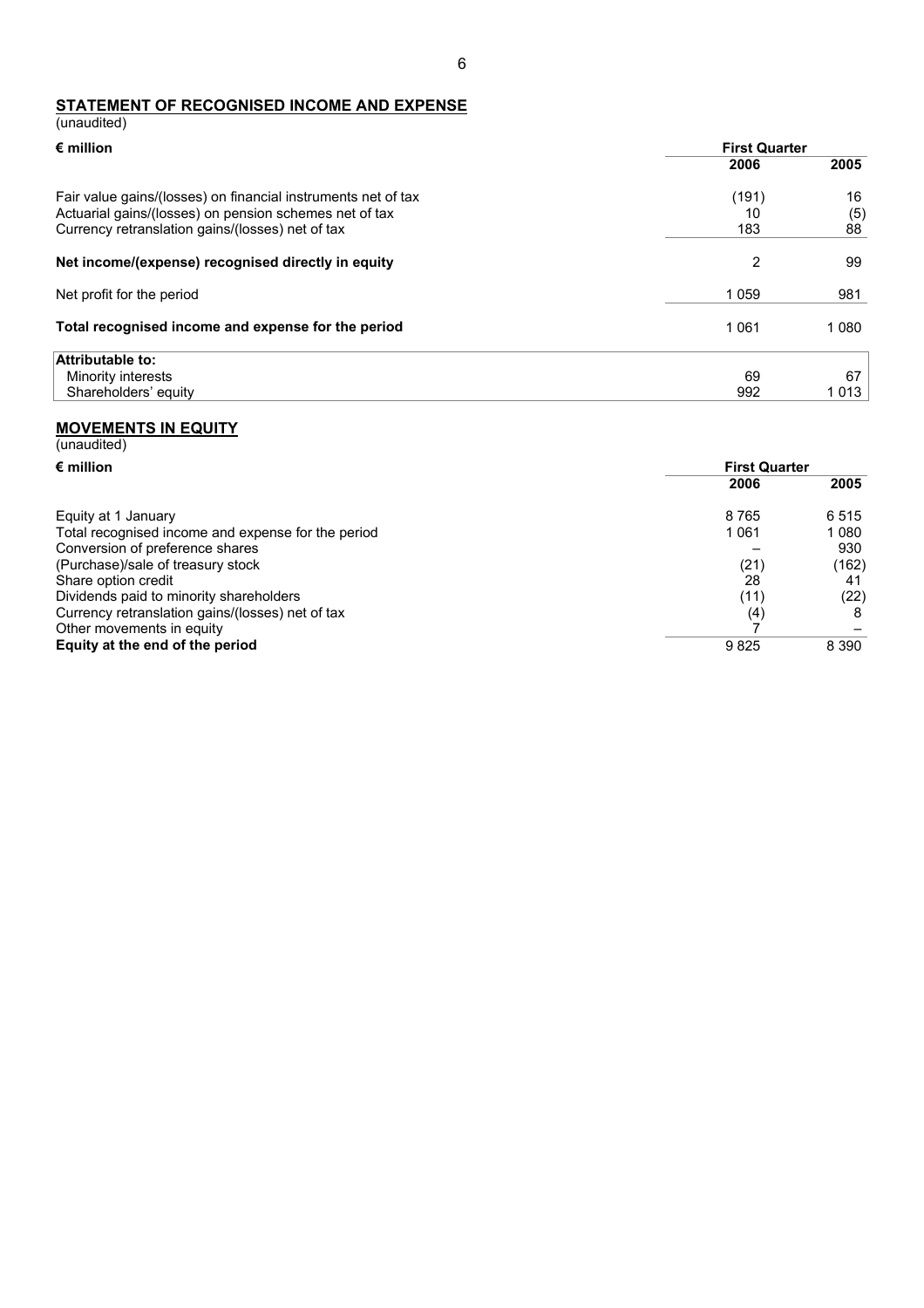#### **BALANCE SHEET**

(unaudited)

| $\epsilon$ million                              | As at<br>1 April<br>2006 | As at<br>31 December<br>2005 | As at<br>2 April<br>2005 |
|-------------------------------------------------|--------------------------|------------------------------|--------------------------|
| Non-current assets                              |                          |                              |                          |
| Goodwill and intangible assets                  | 17892                    | 18 055                       | 17 334                   |
| Property, plant and equipment                   | 6428                     | 6492                         | 6 2 3 1                  |
| Pension asset for funded schemes in surplus     | 1 0 2 6                  | 1 0 3 6                      | 696                      |
| Deferred tax assets                             | 1 602                    | 1703                         | 1498                     |
| Other non-current assets                        | 1 0 6 1                  | 1 0 7 2                      | 1582                     |
| <b>Total non-current assets</b>                 | 28 009                   | 28 358                       | 27 341                   |
| Assets held for sale                            | 403                      | 217                          | 156                      |
| Current assets                                  |                          |                              |                          |
| Inventories                                     | 4 2 1 7                  | 4 107                        | 4 1 1 2                  |
| Trade and other current receivables             | 5 3 1 8                  | 4830                         | 4616                     |
| Other financial assets                          | 384                      | 335                          | 334                      |
| Cash and cash equivalents                       | 1969                     | 1529                         | 1 7 2 1                  |
| <b>Total current assets</b>                     | 11888                    | 10 801                       | 10783                    |
| <b>Current liabilities</b>                      |                          |                              |                          |
| Borrowings due within one year                  | (6501)                   | (5942)                       | (5462)                   |
| Trade payables and other current liabilities    | (8249)                   | (8658)                       | (8234)                   |
| Restructuring and other provisions              | (562)                    | (644)                        | (1045)                   |
| <b>Total current liabilities</b>                | (15312)                  | (15244)                      | (14741)                  |
| Net current assets/(liabilities)                | (3424)                   | (4443)                       | (3958)                   |
| <b>Total assets less current liabilities</b>    | 24 988                   | 24 132                       | 23 539                   |
| Non-current liabilities                         |                          |                              |                          |
| Borrowings due after one year                   | 6 2 5 0                  | 6457                         | 7 0 6 2                  |
| Pension liability for funded schemes in deficit | 2 3 4 2                  | 2415                         | 2411                     |
| Pension liability for unfunded schemes          | 4 0 9 6                  | 4 2 0 2                      | 3858                     |
| Restructuring and other provisions              | 787                      | 732                          | 280                      |
| Deferred tax liabilities                        | 931                      | 933                          | 816                      |
| Other non-current liabilities                   | 574                      | 602                          | 713                      |
| <b>Total non-current liabilities</b>            | 14 980                   | 15 341                       | 15140                    |
| Liabilities held for sale                       | 183                      | 26                           | 9                        |
| Equity                                          |                          |                              |                          |
| Shareholders' equity                            | 9 3 6 5                  | 8 3 6 1                      | 7976                     |
| Minority interests                              | 460                      | 404                          | 414                      |
| <b>Total equity</b>                             | 9825                     | 8765                         | 8 3 9 0                  |
| <b>Total capital employed</b>                   | 24 988                   | 24 132                       | 23 539                   |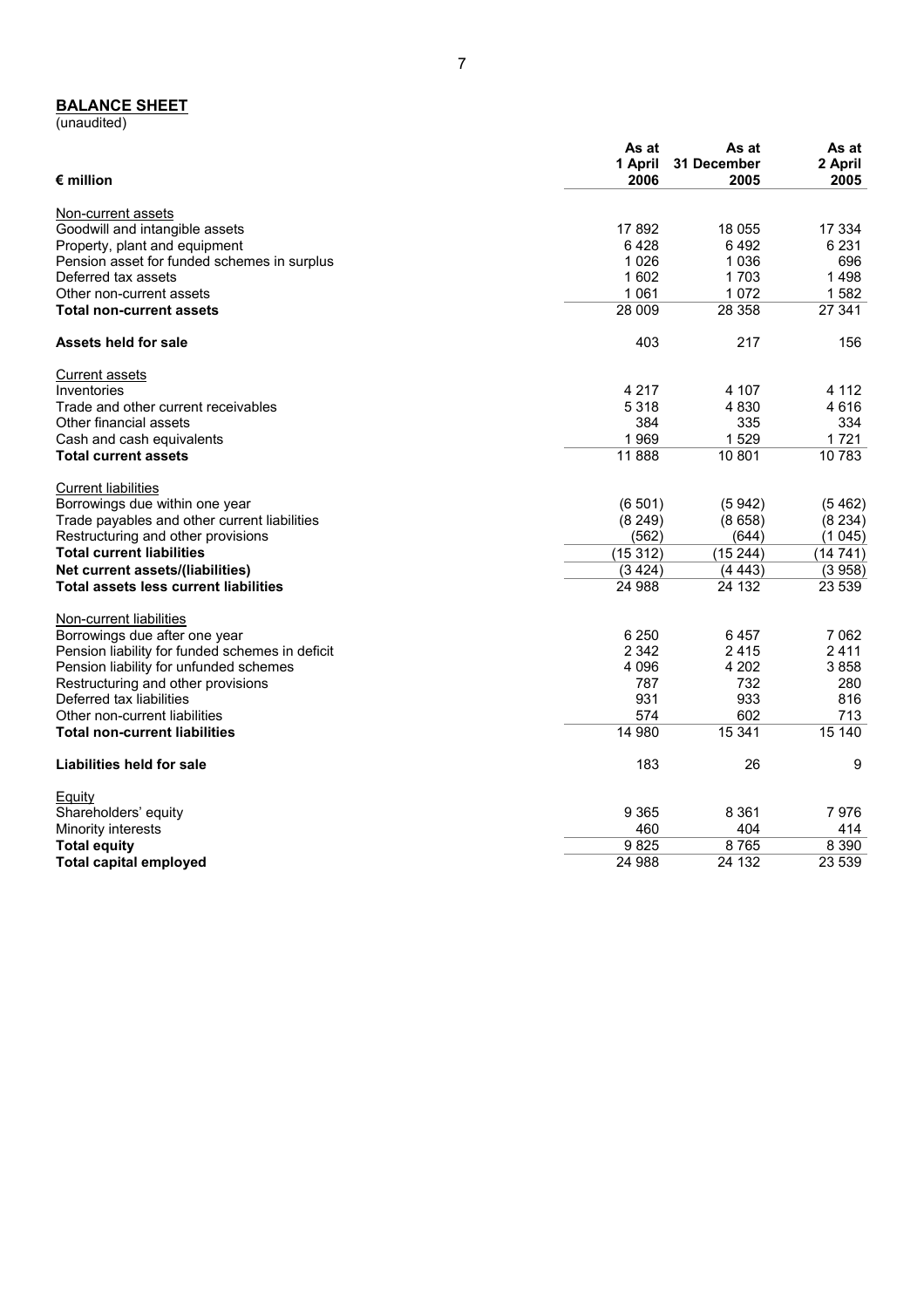#### **CASH FLOW STATEMENT**

| (unaudited)                                            |                      |       |
|--------------------------------------------------------|----------------------|-------|
| $\epsilon$ million                                     | <b>First Quarter</b> |       |
|                                                        | 2006                 | 2005  |
| Operating activities                                   |                      |       |
| Cash flow from operating activities                    | 540                  | 779   |
| Income tax paid                                        | (237)                | (308) |
| Net cash flow from operating activities                | 303                  | 471   |
| Investing activities                                   |                      |       |
| Interest received                                      | 76                   | 42    |
| Net capital expenditure                                | (190)                | (182) |
| Acquisitions and disposals                             | 143                  | 101   |
| Other investing activities                             | (36)                 | 210   |
| Net cash flow from/(used in) investing activities      | (7)                  | 171   |
| <b>Financing activities</b>                            |                      |       |
| Dividends paid on ordinary share capital               | (70)                 | (2)   |
| Interest and preference dividends paid                 | (152)                | (115) |
| Change in borrowings and finance leases                | 275                  | (214) |
| Purchase of treasury stock                             | (19)                 | (158) |
| Other financing activities                             | (9)                  | (21)  |
| Net cash flow from/(used in) financing activities      | 25                   | (510) |
| Net increase/(decrease) in cash and cash equivalents   | 321                  | 132   |
| Cash and cash equivalents at the beginning of the year | 1 2 6 5              | 406   |
| Effect of foreign exchange rate changes                | (16)                 | (23)  |
| Cash and cash equivalents at the end of period         | 1570                 | 1515  |

#### **ANALYSIS OF NET DEBT**

(unaudited)

| $\bm{\epsilon}$ million                                                            | As at<br>1 April<br>2006 | As at<br>31 December<br>2005 |
|------------------------------------------------------------------------------------|--------------------------|------------------------------|
| Total borrowings                                                                   | (12 751)                 | (12 399)                     |
| Borrowings due within one year                                                     | (6, 501)                 | (5942)                       |
| Borrowings due after one year                                                      | (6250)                   | (6 457)                      |
| Cash and cash equivalents as per balance sheet                                     | 969                      | 1 529                        |
| Cash and cash equivalents as per cash flow statement                               | 1570                     | 1 265                        |
| Add bank overdrafts deducted therein                                               | 399                      | 265                          |
| Less cash and cash equivalents in assets/liabilities held for sale                 |                          |                              |
| Other financial assets                                                             | 384                      | 335                          |
| Derivatives and finance leases included in other receivables and other liabilities | 145                      | 33                           |
| Net debt                                                                           | (10 253)                 | (10 502)                     |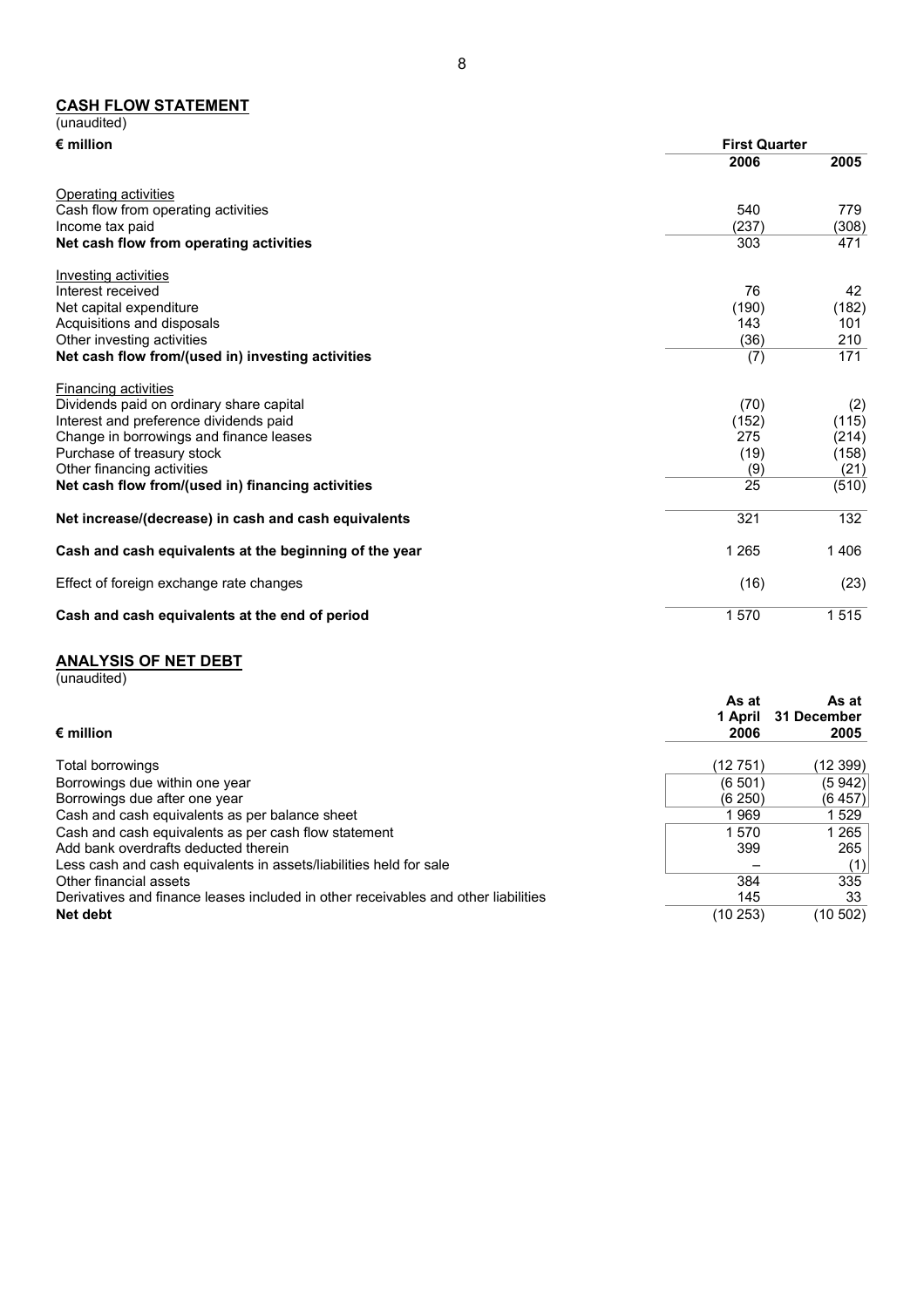# **GEOGRAPHICAL ANALYSIS**

#### (unaudited)

# **Continuing operations – First Quarter**

| $\epsilon$ million                                            | <b>Europe</b> | <b>Americas</b> | Asia Africa | <b>Total</b> |
|---------------------------------------------------------------|---------------|-----------------|-------------|--------------|
| <b>Turnover</b>                                               |               |                 |             |              |
| 2005                                                          | 3 5 0 6       | 2948            | 2 3 2 9     | 8783         |
| 2006                                                          | 3471          | 3418            | 2646        | 9 5 3 5      |
| Change                                                        | $(1.0)\%$     | 16.0%           | 13.6%       | 8.6%         |
| Impact of:                                                    |               |                 |             |              |
| Exchange rates                                                | 0.5%          | 13.0%           | 6.5%        | 6.3%         |
| Acquisitions                                                  | 0.0%          | 0.1%            | $0.0\%$     | 0.0%         |
| <b>Disposals</b>                                              | (1.1)%        | (0.4)%          | $(1.1)\%$   | (0.8)%       |
| <b>Underlying sales growth</b>                                | (0.5)%        | 2.9%            | 7.8%        | 2.9%         |
| Price                                                         | (0.6)%        | 1.3%            | 1.0%        | 0.5%         |
| Volume                                                        | 0.1%          | 1.5%            | 6.7%        | 2.4%         |
|                                                               |               |                 |             |              |
| <b>Operating profit</b>                                       |               |                 |             |              |
| 2005                                                          | 570           | 439             | 311         | 1 3 2 0      |
| 2006                                                          | 582           | 500             | 328         | 1410         |
| Change current rates                                          | 2.2%          | 13.9%           | 5.3%        | 6.8%         |
| Change constant rates                                         | 1.6%          | (0.4)%          | (1.2)%      | 0.3%         |
| <b>Operating margin</b>                                       |               |                 |             |              |
| 2005                                                          | 16.2%         | 14.9%           | 13.4%       | 15.0%        |
| 2006                                                          | 16.8%         | 14.6%           | 12.4%       | 14.8%        |
| Includes restructuring, business disposals and<br>impairments |               |                 |             |              |
| 2005                                                          | 0.8%          | $(0.1)\%$       | $0.9\%$     | 0.5%         |
| 2006                                                          | 1.0%          | (0.5)%          | 1.5%        | 0.6%         |
| Operating profit of discontinued operations - First Quarter   |               |                 |             |              |
| $\epsilon$ million                                            | <b>Europe</b> | <b>Americas</b> | Asia Africa | <b>Total</b> |

| $\epsilon$ munich | Luivut |                          | AIIIUIILUAS ASIA AIIILUA | ι νιαι |
|-------------------|--------|--------------------------|--------------------------|--------|
|                   |        |                          |                          |        |
| 2005              | 80     | 16                       | $\overline{\phantom{0}}$ | 96     |
| 2006              |        | $\overline{\phantom{m}}$ | $\overline{\phantom{0}}$ | ٥4     |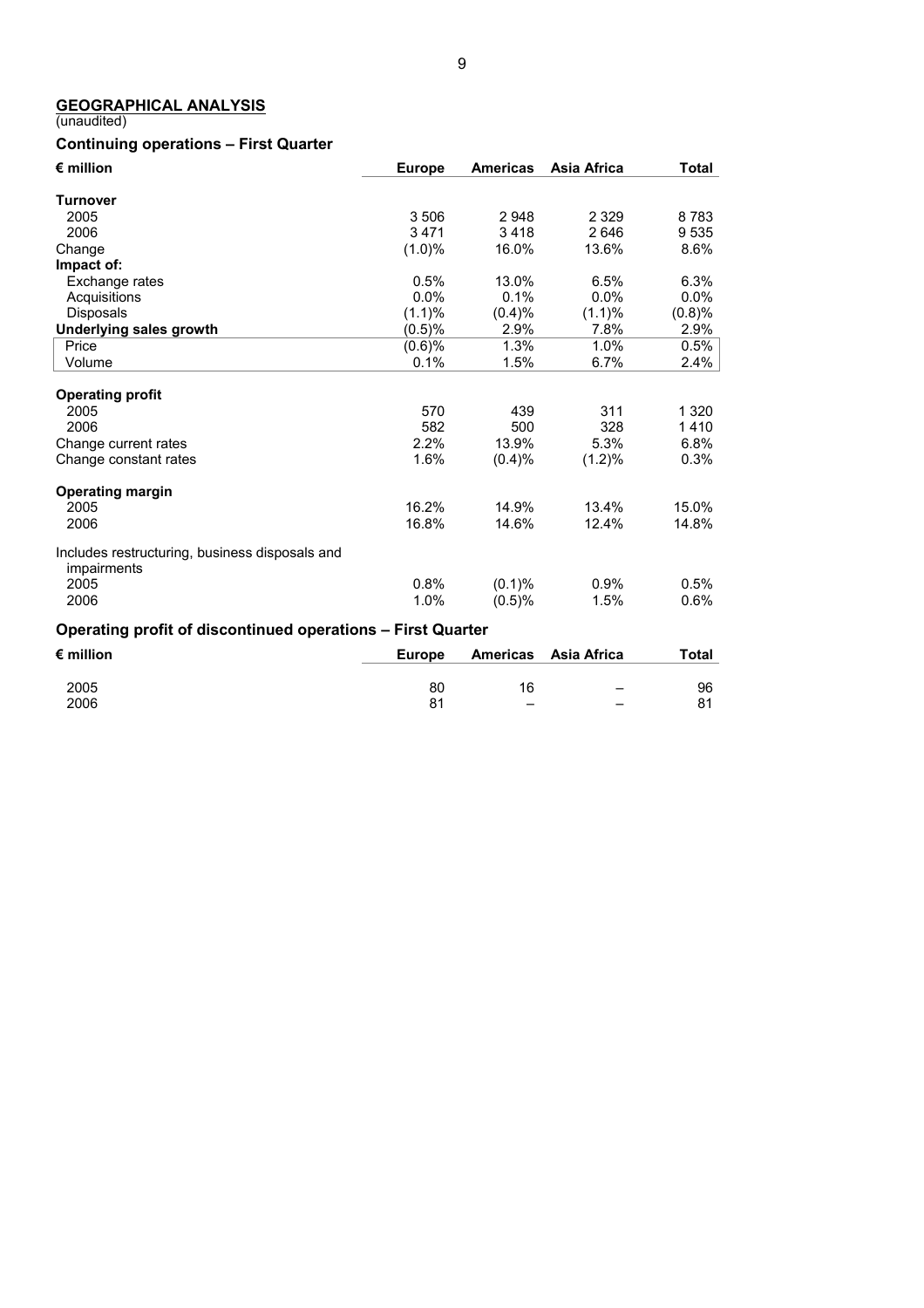# **PRODUCT AREA ANALYSIS**

(unaudited)

We have reviewed the segmental analysis of our foods operations in the light of the proposed sale of frozen foods businesses in Europe, now treated as discontinued operations. The new segments are as follows:

- Savoury, dressings and spreads: comprising the segments previously reported as 'savoury and dressings' and 'spreads and cooking products', together with the remaining frozen foods business.
- Ice cream and beverages: combining the segments previously reported as 'ice cream' and 'beverages'.

#### **Continuing operations – First Quarter**

|                         | Savoury,                 | Ice cream        |           |                  | Home care    | Home and         |         |
|-------------------------|--------------------------|------------------|-----------|------------------|--------------|------------------|---------|
| $\epsilon$ million      | dressings<br>and spreads | and<br>beverages | Foods     | Personal<br>care | and<br>other | Personal<br>Care | Total   |
|                         |                          |                  |           |                  |              |                  |         |
| Turnover                |                          |                  |           |                  |              |                  |         |
| 2005                    | 3 2 3 6                  | 1495             | 4 7 3 1   | 2 3 7 8          | 1674         | 4 0 5 2          | 8783    |
| 2006                    | 3 3 9 9                  | 1 6 3 0          | 5029      | 2 7 0 2          | 1804         | 4 506            | 9 5 3 5 |
| Change                  | 5.0%                     | $9.0\%$          | 6.3%      | 13.6%            | 7.8%         | 11.2%            | 8.6%    |
| Impact of:              |                          |                  |           |                  |              |                  |         |
| Exchange rates          | 4.6%                     | 6.5%             | 5.2%      | 8.0%             | 7.0%         | 7.6%             | 6.3%    |
| Acquisitions            | 0.0%                     | $0.0\%$          | $0.0\%$   | 0.0%             | 0.1%         | $0.0\%$          | $0.0\%$ |
| <b>Disposals</b>        | (1.4)%                   | (0.2)%           | $(1.0)\%$ | (0.4)%           | (0.8)%       | (0.6)%           | (0.8)%  |
| Underlying sales growth | 1.8%                     | 2.6%             | 2.0%      | 5.6%             | $1.4\%$      | $3.9\%$          | 2.9%    |
| <b>Operating profit</b> |                          |                  |           |                  |              |                  |         |
| 2005                    | 568                      | 123              | 691       | 435              | 194          | 629              | 1 3 2 0 |
| 2006                    | 574                      | 161              | 735       | 498              | 177          | 675              | 1410    |
| Change current rates    | 1.0%                     | 30.8%            | 6.3%      | 14.7%            | (8.9)%       | 7.4%             | 6.8%    |
| Change constant rates   | (2.6)%                   | 19.8%            | 1.5%      | 5.2%             | $(15.2)\%$   | $(1.0)\%$        | 0.3%    |
| <b>Operating margin</b> |                          |                  |           |                  |              |                  |         |
| 2005                    | 17.6%                    | 8.2%             | 14.6%     | 18.3%            | 11.6%        | 15.5%            | 15.0%   |
| 2006                    | 16.9%                    | 9.9%             | 14.6%     | 18.4%            | 9.8%         | 15.0%            | 14.8%   |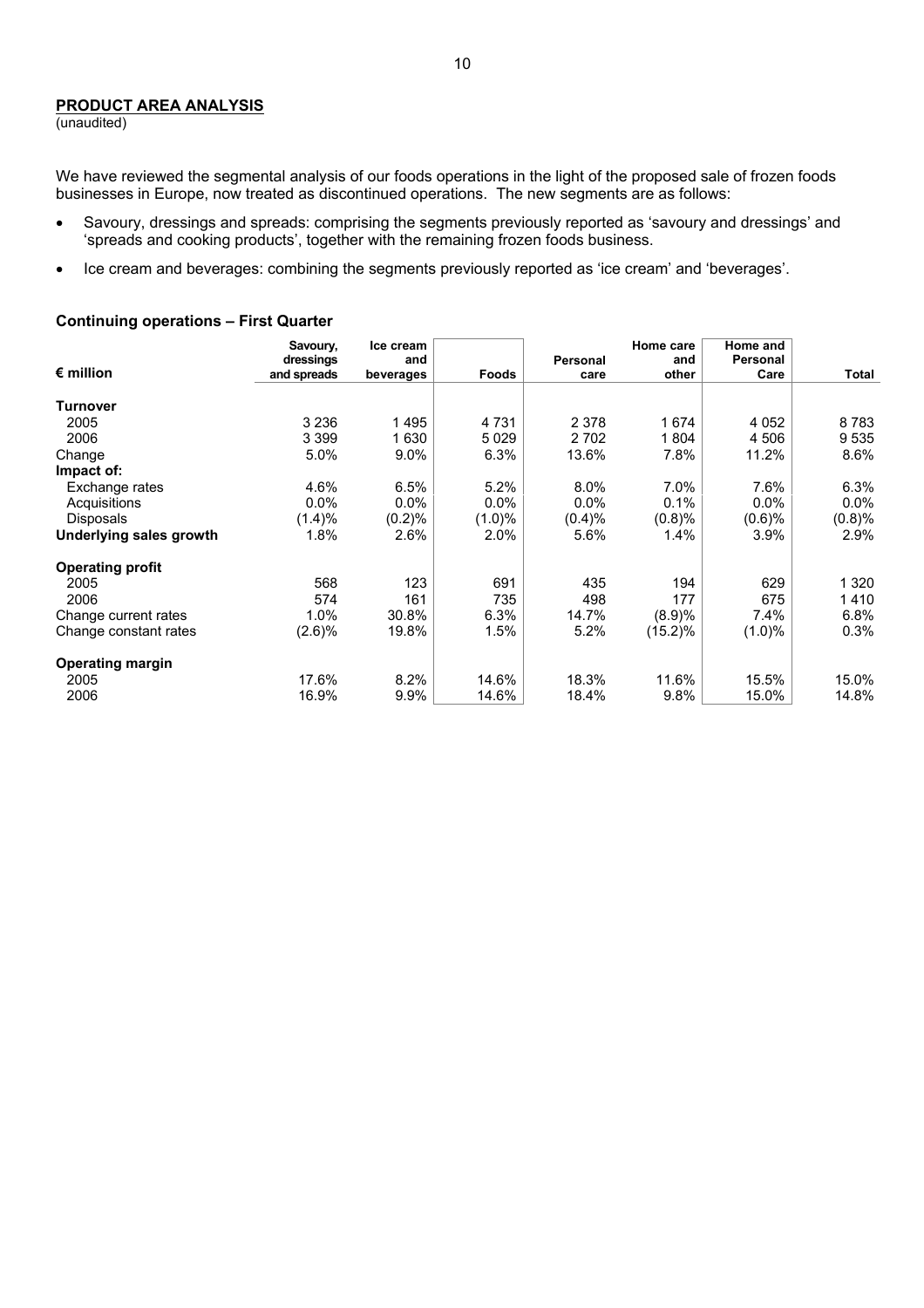#### **NOTES**

(unaudited)

#### **Discontinued operations**

In line with the requirements of IFRS 5, the frozen foods businesses in Western Europe which are planned to be sold are treated as discontinued operations, together with the results of Unilever Cosmetics International, which was sold in the middle of last year.

Basic earnings per €0.51 NV ordinary share in respect of the discontinued operations were €0.06 for the quarter (2005: €0.07). Diluted earnings per €0.51 NV ordinary share in respect of the discontinued operations were €0.06 for the quarter (2005: €0.07).

Basic earnings per 1.4p PLC ordinary share in respect of the discontinued operations were 0.91 Euro cents for the quarter (2005: 1.05 Euro cents). Diluted earnings per 1.4p PLC ordinary share in respect of the discontinued operations were 0.87 Euro cents for the quarter (2005: 1.01 Euro cents).

The net cash flows attributable to the discontinued operations in respect of operating, investing and financing activities for the quarter were  $\epsilon(8)$  million, €5 million and €(1) million respectively (2005:  $€(28)$  million,  $€6$  million and  $€(1)$  million).

#### **Acquisitions and disposals**

On 20 March 2006 we announced that we had reached a definitive agreement with Ad van Geloven on the sale of our Mora business in the Netherlands and Belgium. The intention to sell this business, which has a turnover of around €100 million, was originally announced in September 2005.

On 2 May 2006, we announced the sale to Lornamead Brands Inc. of the Finesse hair care brand in the US and Canada and the Aqua Net brand in the US. These brands had a combined annual turnover in 2005 of US \$85 million.

#### **Issuances and repayments of debt**

On 15 January 2006, we repaid a US \$300 million bond with a fixed interest rate of 6.15%.

#### **Exchange rate conventions**

The income statement on page 5, the statement of recognised income and expense and the movements in equity on page 6 and the cash flow statement on page 8 are translated at rates current in each period.

The balance sheet on page 7 and the analysis of net debt on page 8 are translated at period-end rates of exchange.

Supplementary information in US dollars and sterling is available on our website at www.unilever.com/ourcompany/investorcentre.

*The financial statements attached do not constitute the full financial statements within the meaning of Section 240 of the UK Companies Act 1985. Full accounts for Unilever for the year ended 31 December 2005 have been delivered to the Registrar of Companies. The auditors' report on these accounts was unqualified and did not contain a statement under Section 237(2) or Section 237(3) of the UK Companies Act 1985.*